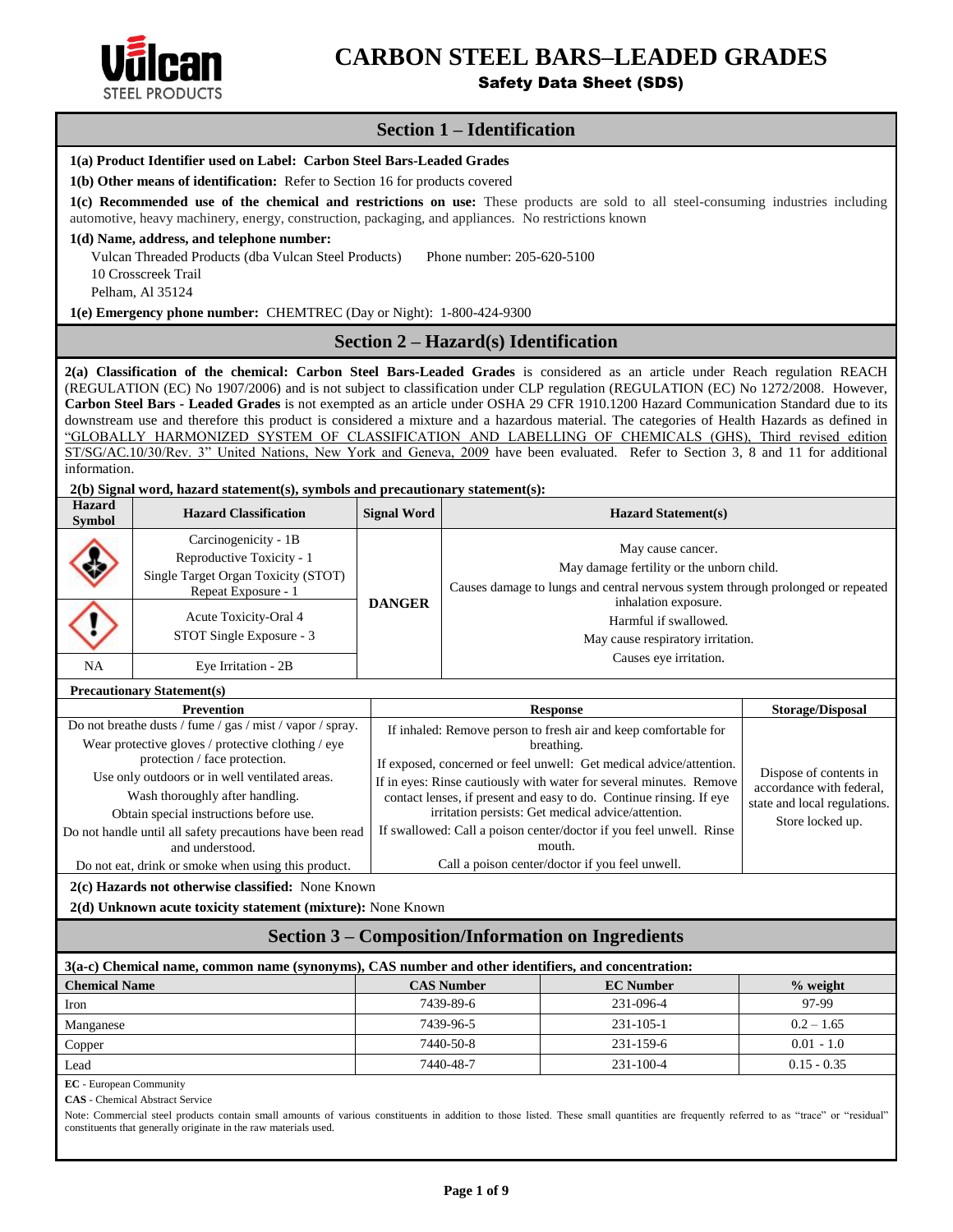

#### **Section 4 – First-aid Measures**

#### **4(a) Description of necessary measures:**

- **Inhalation: Carbon Steel Bars-Leaded Grades** as sold/shipped is not a likely form of exposure. However, during further processing (welding, grinding, burning, etc.), If inhaled: Remove person to fresh air and keep comfortable for breathing. If exposed, concerned or feel unwell: Get medical advice/attention
- **Eye Contact: Carbon Steel Bars-Leaded Grades** as sold/shipped is not a likely form of exposure. However, during further processing (welding, grinding, burning, etc.), If in eyes: Rinse cautiously with water for several minutes. Remove contact lenses, if present and easy to do. Continue Rinsing. If eye irritation persists: Get medical advice attention. If exposed, concerned or feel unwell: Get medical advice/attention.
- **Skin Contact: Carbon Steel Bars-Leaded Grades** as sold/shipped is not a likely form of exposure. If exposed, concerned or feel unwell: Get medical advice/attention.
- **Ingestion: Carbon Steel Bars-Leaded Grades** as sold/shipped is not a likely form of exposure. However, during further processing (welding, grinding, burning, etc.), If swallowed: Call a poison center/doctor if you feel unwell. Rinse mouth. If exposed, concerned or feel unwell: Get medical advice/attention.

#### **4(b) Most important symptoms/effects, acute and delayed (chronic):**

- **Inhalation: Carbon Steel Bars-Leaded Grades** as sold/shipped is not likely to present an acute or chronic health effect.
- **Eye: Carbon Steel Bars-Leaded Grades** as sold/shipped is not likely to present an acute or chronic health effect.
- **Skin: Carbon Steel Bars-Leaded Grades** as sold/shipped is not likely to present an acute or chronic health effect.
- **Ingestion: Carbon Steel Bars-Leaded Grades** as sold/shipped is not likely to present an acute or chronic health effect.

However, during further processing (welding, grinding, burning, etc.), individual components may illicit an acute or chronic health effect. Refer to Section 11-Toxicological Information.

**4(c) Immediate Medical Attention and Special Treatment:** None Known

#### **Section 5 – Fire-fighting Measures**

**5(a) Suitable (and unsuitable) Extinguishing Media:** Not Applicable for **Carbon Steel Bars-Leaded Grades** as sold/shipped. Use extinguishers appropriate for surrounding materials.

**5(b) Specific Hazards arising from the chemical:** Not Applicable for **Carbon Steel Bars-Leaded Grades** as sold/shipped. Do not use water on molten metal.

**5(c) Special protective equipment and precautions for fire-fighters:** Self-contained MSHA/NIOSH approved respiratory protection and full protective clothing should be worn when fumes and/or smoke from fire are present. Heat and flames cause emittance of acrid smoke and fumes. Do not release runoff from fire control methods to sewers or waterways. Firefighters should wear full face-piece self-contained breathing apparatus and chemical protective clothing with thermal protection. Direct water stream will scatter and spread flames and, therefore, should not be used.

# **Section 6 - Accidental Release Measures**

**6(a) Personal Precautions, Protective Equipment and Emergency Procedures:** Not Applicable for **Carbon Steel Bars-Leaded Grades** as sold/shipped. For spills involving finely divided particles, clean-up personnel should be protected against contact with eyes and skin. If material is in a dry state, avoid inhalation of dust. Fine, dry material should be removed by vacuuming or wet sweeping methods to prevent spreading of dust. Avoid using compressed air. Do not release into sewers or waterways. Collect material in appropriate, labeled containers for recovery or disposal in accordance with federal, state, and local regulations.

**6(b) Methods and materials for containment and clean up:** Not Applicable for **Carbon Steel Bars-Leaded Grades** as sold/shipped. Collect material in appropriate, labeled containers for recovery or disposal in accordance with federal, state, and local regulations. Follow applicable OSHA regulations (29 CFR 1910.120) and all other pertinent state and federal requirements.

# **Section 7 - Handling and Storage**

**7(a) Precautions for safe handling:** Not Applicable for **Carbon Steel Bars-Leaded Grades** as sold/shipped, however further processing (welding, burning, grinding, etc.) with the potential for generating high concentrations of airborne particulates should be evaluated and controlled as necessary. Obtain special instructions before use. Do not handle until all safety precautions have been read and understood. Use only outdoors or in well ventilated areas. Practice good housekeeping. Avoid breathing metal fumes and/or dust. Do not eat, drink or smoke when using this product.

**7(b) Conditions for safe storage, including any incompatibilities:** Store away from acids and incompatible materials. Store in well ventilated place. Keep container tightly closed. If feasible, store locked up.

# **Section 8 - Exposure Controls / Personal Protection**

**8(a) Occupational Exposure Limits (OELs): Carbon Steel Bars-Leaded Grades** as sold/shipped in its physical form does not present an inhalation, ingestion or contact hazard, nor would any of the following exposure data apply. However, operations such as high temperature (burning, welding), sawing, brazing, machining and grinding may produce fumes and/or particulates. The following exposure limits are offered as reference, for an experience industrial hygienist to review.

| <b>Ingredients</b> | OSHA PEL                              | ACGIH TLV $^2$                                                        | <b>NIOSH REL</b>                                         | <b>IDLH</b>                     |
|--------------------|---------------------------------------|-----------------------------------------------------------------------|----------------------------------------------------------|---------------------------------|
| Iron               | $10 \text{ mg/m}^3$ (iron oxide fume) | 5.0 mg/m <sup>3</sup> (iron oxide, respirable fraction <sup>5</sup> ) | $\frac{1}{2}$ 5.0 mg/m <sup>3</sup> (iron oxide dust and | 2,500 mg/m <sup>3</sup> (as Fe) |
|                    |                                       |                                                                       | fume)                                                    |                                 |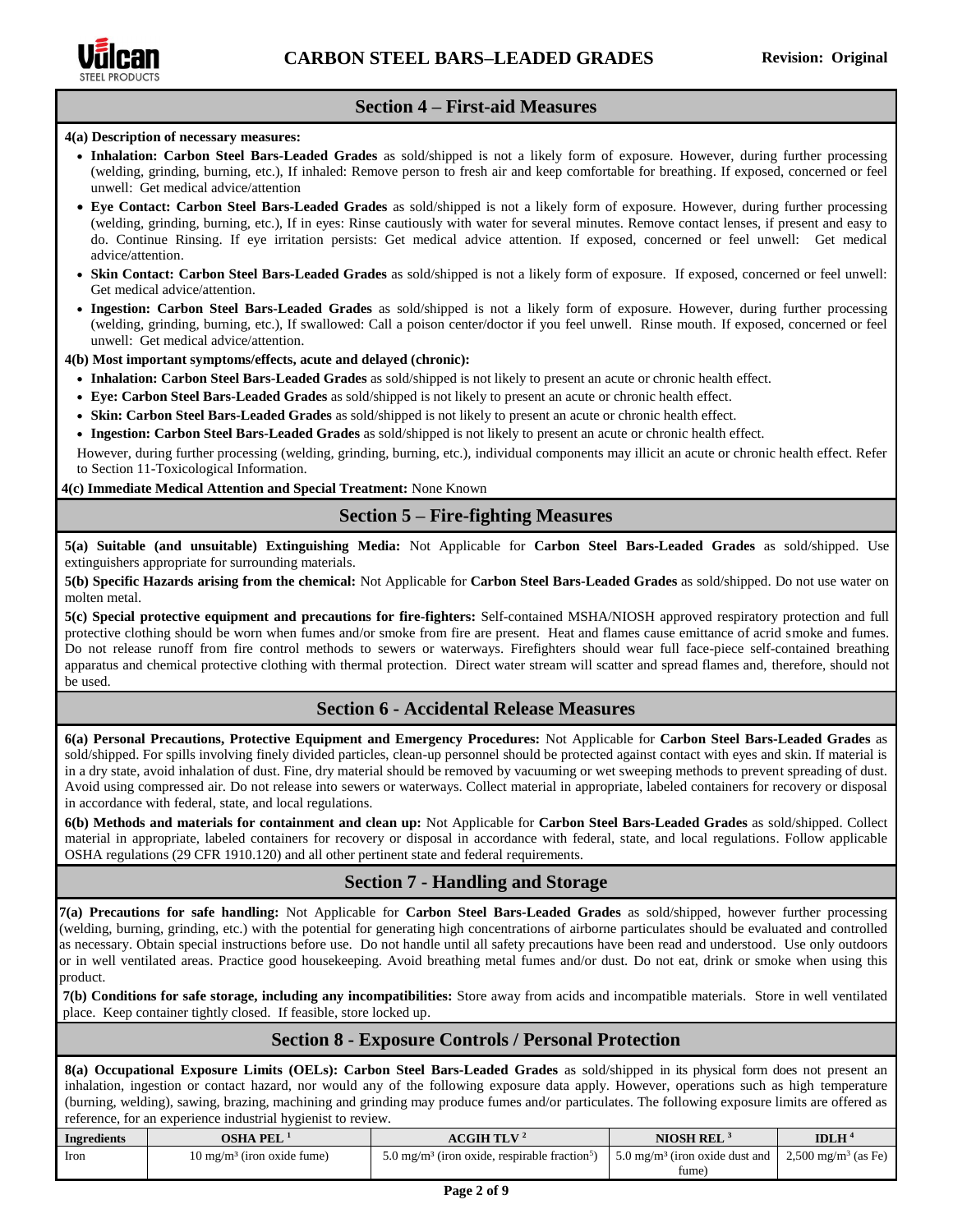

#### **Section 8 - Exposure Controls / Personal Protection (continued)**

| 8(a) Occupational Exposure Limits (OELs) (continued): |                                                                                                  |                                                                                            |                                                                          |                              |  |  |
|-------------------------------------------------------|--------------------------------------------------------------------------------------------------|--------------------------------------------------------------------------------------------|--------------------------------------------------------------------------|------------------------------|--|--|
| <b>Ingredients</b>                                    | OSHA PEL $1$                                                                                     | ACGIH TLV <sup>2</sup>                                                                     | NIOSH REL $3$                                                            | IDLH $4$                     |  |  |
| Copper                                                | $0.1 \text{ mg/m}^3$ (as fume, Cu)                                                               | $0.2 \text{ mg/m}^3$ (as fume)                                                             | $0.1 \text{ mg/m}^3$ (as fume, Cu)                                       | 100 mg $Cu/m3$               |  |  |
|                                                       | $1.0 \text{ mg/m}^3$ (as dusts & mists, Cu)                                                      | $1.0 \text{ mg/m}^3$ (as dusts & mists, Cu)                                                | 1.0 mg/m <sup>3</sup> (as dusts $\&$ mists,<br>Cu)                       |                              |  |  |
| Lead                                                  | $0.05$ mg/m <sup>3</sup> (inorganic compounds, as Pb) <sup>5</sup><br>"AL" $0.03 \text{ mg/m}^3$ | $0.05$ mg/m <sup>3</sup> (inorganic compounds, as Pb)                                      | $0.05$ mg/m <sup>3</sup> (inorganic<br>compounds, as Pb) $6$             | $100 \text{ mg/m}^3$         |  |  |
| Manganese                                             | "C" 5.0 mg/m <sup>3</sup> (as fume $\&$ inorganic<br>compounds, as Mn)                           | $0.02$ mg/m <sup>3</sup> (as fume $\&$ inorganic compounds,<br>as Mn, respirable fraction) | $1.0 \text{ mg/m}^3$ (as fume & inorganic<br>compounds, as Mn)           | $500 \text{ mg/m}^3$ (as Mn) |  |  |
|                                                       |                                                                                                  | 0.1 mg/m <sup>3</sup> (as fume $\&$ inorganic compounds,<br>as Mn, inhalation fraction)    | "STEL" $3.0 \text{ mg/m}^3$ (as fume $\&$<br>inorganic compounds, as Mn) |                              |  |  |

NE - None Established

1. OSHA PELs (Permissible Exposure Limits) are 8-hour TWA (time-weighted average) concentrations unless otherwise noted. A ("C") designation denotes a ceiling limit, which should not be exceeded during any part of the working exposure unless otherwise noted. A Short Term Exposure Limit (STEL) is defined as a 15-minute exposure, which should not be exceeded at any time during a workday. An Action level (AL) is used by [OSHA](http://www.ilpi.com/msds/ref/osha.html) and [NIOSH](http://www.ilpi.com/msds/ref/niosh.html) to express a health or physical hazard. They indicate the level of a harmful or toxic substance/activity, which requires medical surveillance, increased industrial hygiene monitoring, or biological monitoring. Action Levels are generally set at one half of the PEL but the actual level may vary from standard to standard. The intent is to identify a level at which the vast majority of randomly sampled exposures will be below the PEL.

- 2. Threshold Limit Values (TLV) established by the American Conference of Governmental Industrial Hygienists (ACGIH) are 8-hour TWA concentrations unless otherwise noted. ACGIH TLVs are for guideline purposes only and as such are not legal, regulatory limits for compliance purposes. DSEN – May cause dermal sensitization. This notation is used to indicate the potential for dermal sensitization resulting from the interaction of an absorbed agent and ultraviolet light (i.e. photosensitization). RSEN – May cause respiratory sensitization.
- 3. The National Institute for Occupational Safety and Health Recommended Exposure Limits (NIOSH-REL)- Compendium of Policy and Statements. NIOSH, Cincinnati, OH (1992). NIOSH is the federal agency designated to conduct research relative to occupational safety and health. As is the case with ACGIH TLVs, NIOSH RELs are for guideline purposes only and as such are not legal, regulatory limits for compliance purposes.
- 4. The "immediately dangerous to life or health air concentration values (IDLHs)" are used by NIOSH as part of the respirator selection criteria and were first developed in the mid-1970's by NIOSH. The Documentation for Immediately Dangerous to Life or Health Concentrations (IDLHs) is a compilation of the rationale and sources of information used by NIOSH during the original determination of 387 IDLHs and their subsequent review and revision in 1994. Ca is designated as carcinogen.
- 5. OSHA considers "Lead" to mean metallic lead, all inorganic lead compounds (lead oxides and lead salts), and a class of organic compounds called soaps; all other lead compounds are excluded from this definition. The OSHA PEL and other OSHA requirements can be found in 29 CFR 1910.1025. The OSHA PEL (8-hour TWA) for lead in "non-ferrous foundries with less than 20 employees" is  $0.075$  mg/m<sup>3</sup>.
- 6. NIOSH considers "Lead" to mean metallic lead, lead oxides, and lead salts (including organic salts such as lead soaps but excluding lead arsenate). The NIOSH REL for lead (8-hour TWA) is 0.05 mg/m<sup>3</sup>; air concentrations should be maintained so that worker blood lead remains less than 0.060 mg Pb/100 g of whole blood.

**8(b) Appropriate Engineering Controls:** Use controls as appropriate to minimize exposure to metal fumes and dusts during handling operations. Provide general or local exhaust ventilation systems to minimize airborne concentrations. Local exhaust is necessary for use in enclosed or confined spaces. Provide sufficient general/local exhaust ventilation in pattern/volume to control inhalation exposures below current exposure limits.

#### **8(c) Individual Protection Measures:**

**Respiratory Protection:** Seek professional advice prior to respirator selection and use. Follow OSHA respirator regulations (29 CFR 1910.134) and, if necessary, use only a NIOSH-approved respirator. Select respirator based on its suitability to provide adequate worker protection for given working conditions, level of airborne contamination, and presence of sufficient oxygen. Concentration in air of the various contaminants determines the extent of respiratory protection needed. Half-face, negative-pressure, air-purifying respirator equipped with P100 filter is acceptable for concentrations up to 10 times the exposure limit. Full-face, negative-pressure, air-purifying respirator equipped with P100 filter is acceptable for concentrations up to 50 times the exposure limit. Protection by air-purifying negative-pressure and powered air respirators is limited. Use a positive-pressure-demand, full-face, supplied air respirator or self-contained breathing apparatus (SCBA) for concentrations above 50 times the exposure limit. If exposure is above the IDLH (Immediately dangerous to life or health) for any of the constituents, or there is a possibility of an uncontrolled release or exposure levels are unknown, then use a positive-demand, full-face, supplied air respirator with escape bottle or SCBA.

**Warning!** Air-purifying respirators both negative-pressure and powered-air do not protect workers in oxygen-deficient atmospheres.

- **Eyes**: Wear appropriate eye protection to prevent eye contact. For operations, which result in elevating the temperature of the product to or above its melting point or result in the generation of airborne particulates, use safety glasses to prevent eye contact. Contact lenses should not be worn where industrial exposures to this material are likely. Use safety glasses or goggles as required for welding, burning, sawing, brazing, grinding or machining operations.
- **Skin**: Wear appropriate personal protective clothing to prevent skin contact. Cut resistant gloves and sleeves should be worn when working with steel products. For operations, which result in elevating the temperature of the product to or above its melting point or result in the generation of airborne particulates, use protective clothing, and gloves to prevent skin contact. Protective gloves should be worn as required for welding, burning or handling operations. Contaminated work clothing must not be allowed out of the workplace.

• **Other protective equipment**: An eyewash fountain and deluge shower should be readily available in the work area.

# **Section 9 - Physical and Chemical Properties**

| 9(a) Appearance (physical state, color, etc.): Solid, Steel-grey<br>lustrous metal | 9(i) Upper/lower Flammability or Explosive Limits: NA |
|------------------------------------------------------------------------------------|-------------------------------------------------------|
| 9(b) Odor: Odorless                                                                | 9(k) Vapor Pressure: NA                               |
| 9(c) Odor Threshold: NA                                                            | 9(1) Vapor Density (Air = 1): NA                      |
| $9(d)$ pH: NA                                                                      | 9(m) Relative Density: 7.8                            |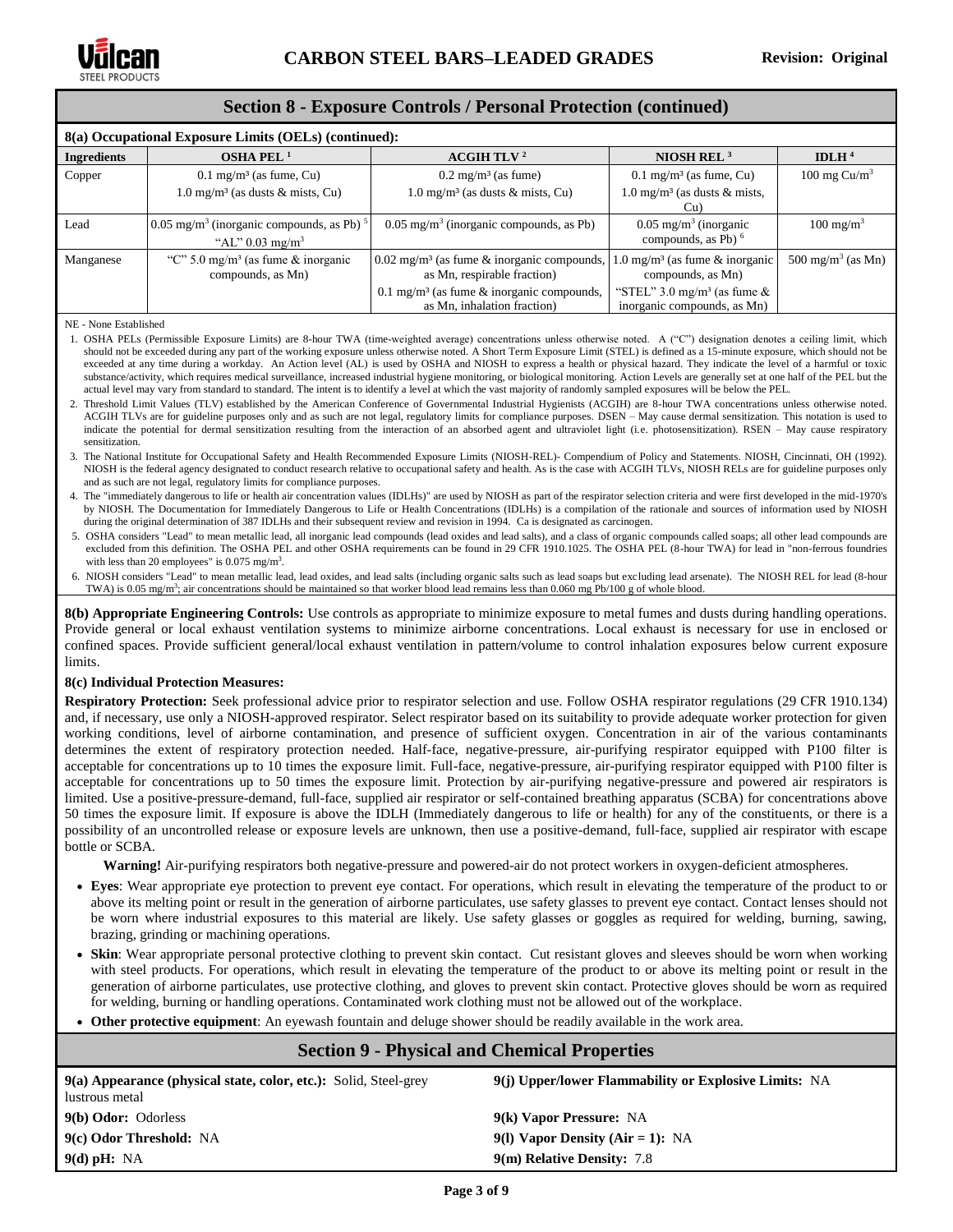

# **CARBON STEEL BARS–LEADED GRADES Revision: Original**

#### **Section 9 - Physical and Chemical Properties (continued)**

# **9(e) Melting Point/Freezing Point:** 1316-1538 °C **9(n) Solubility(ies):** Water Insoluble

**9(f) Initial Boiling Point and Boiling Range:** ND **9(o) Partition Coefficient n-octanol/water:** ND

**9(g) Flash Point:** NA **9(p) Auto-ignition Temperature**: NA

**9(h) Evaporation Rate:** NA **9(q) Decomposition Temperature**: ND

**9(i) Flammability (solid, gas):** Non-flammable, non-combustible **9(r) Viscosity:** NA

**NA -** Not Applicable

**ND -** Not Determined for product as a whole

# **Section 10 - Stability and Reactivity**

**10(a) Reactivity:** Not Determined (ND) for product in a solid form. Do not use water on molten metal.

**10(b) Chemical Stability:** Steel products are stable under normal storage and handling conditions.

**10(c) Possibility of hazardous reaction:** None Known

**10(d) Conditions to Avoid:** Storage with strong acids or calcium hypochlorite.

**10(e) Incompatible Materials:** Will react with strong acids to form hydrogen. Iron oxide dusts in contact with calcium hypochlorite evolve oxygen and may cause an explosion.

**10(f) Hazardous Decomposition Products:** Thermal oxidative decomposition of steel products can produce fumes containing oxides of iron, manganese, lead and copper as well as other alloying elements.

# **Section 11 - Toxicological Information**

**11(a-e) Information on toxicological effects:** The following toxicity data has been determined for **Carbon Steel Bars-Leaded Grades** when further processed using the information available for its components applied to the guidance on the preparation of an SDS under the GHS requirements of OSHA and the EU CPL:

| <b>Hazard Classification</b>                                                                         | <b>Hazard Category</b><br><b>Hazard</b><br><b>Symbols</b><br><b>OSHA</b><br>EU |                 | <b>Signal Word</b> | <b>Hazard Statement</b> |                                                                                                         |
|------------------------------------------------------------------------------------------------------|--------------------------------------------------------------------------------|-----------------|--------------------|-------------------------|---------------------------------------------------------------------------------------------------------|
| <b>Acute Toxicity Hazard (covers)</b><br>Categories 1-5)                                             | $NA*$                                                                          | 4 <sup>a</sup>  |                    | Warning                 | Harmful if swallowed.                                                                                   |
| <b>Eye Damage/Irritation (covers)</b><br>Categories 1, 2A and 2B)                                    | $NA*$                                                                          | 2B <sup>c</sup> | No<br>Pictogram    | Warning                 | Causes eye irritation.                                                                                  |
| <b>Carcinogenicity</b> (covers Categories 1A,<br>1B and 2)                                           | $NA*$                                                                          | 1B <sup>g</sup> |                    | Warning                 | May cause cancer.                                                                                       |
| <b>Toxic Reproduction</b> (covers Categories)<br>1A, 1B and 2)                                       | $NA*$                                                                          | 1 <sup>h</sup>  |                    | Warning                 | May damage fertility or the unborn child.                                                               |
| <b>Specific Target Organ Toxicity</b><br>(STOT) Following Single Exposure<br>(covers Categories 1-3) | $NA*$                                                                          | 3 <sup>i</sup>  |                    | Warning                 | May cause respiratory irritation.                                                                       |
| <b>STOT following Repeated Exposure</b><br>(covers Categories 1 and 2)                               | $NA*$                                                                          | 1 <sup>j</sup>  |                    | <b>Danger</b>           | Causes damage to lungs and central nervous system through prolonged<br>or repeated inhalation exposure. |

\* Not Applicable - Steel products are considered articles and as such are not required to have an SDS or Hazard Classifications according to the criteria specified in REACH Regulation (EC) No 1907/2006] and CPL Regulation (EC) No 1272/2008. See above European Health classification of substances.

Toxicological data listed below are presented regardless to classification criteria. Individual hazard classification categories where the toxicological information has met or exceeded a classification criteria threshold are listed above.

a. No LC<sup>50</sup> or LD<sup>50</sup> has been established for **Carbon Steel Bars-Leaded Grades**. The following data has been determined for the components:

- **Iron:** Rat  $LD_{50} = 98.6$  g/kg (REACH)
	- Rat LD<sup>50</sup> =1060 mg/kg (IUCLID) Rat LD<sup>50</sup> =984 mg/kg (IUCLID) Rabbit LD<sup>50</sup> =890 mg/kg (IUCLID) Guinea Pig LD<sub>50</sub> = 20 g/kg (TOXNET) Human LDLO =77 g/kg (IUCLID)
- mg/L (REACH) No data (IUCLID)(Inhalation) • **Copper:** Rat  $LD_{50} = 481$  mg/kg (REACH)
	- Rat LD<sup>50</sup> > 2500 mg/kg (REACH)
- **Manganese:** Rat  $LD_{50} > 2000$  mg/kg (REACH)
	- Rat LD<sup>50</sup> > 9000 mg/kg (NLM Toxnet)

• Lead Oxide: Rat  $LD_{50} > 2000$  mg/kg (REACH) (Oral), Rat  $LC_{50} > 5.05$ 

b. No Skin (Dermal) Irritation data available for **Carbon Steel Bars-Leaded Grades** as a mixture or its components.

c. No Eye Irritation data available for **Carbon Steel Bars-Leaded Grades** as a mixture. The following Eye Irritation information was found for the components:

• **Iron:** Causes eye irritation.

d. No Dermal/Respiratory Sensitization data available for **Carbon Steel Bars-Leaded Grades** as a mixture or its components.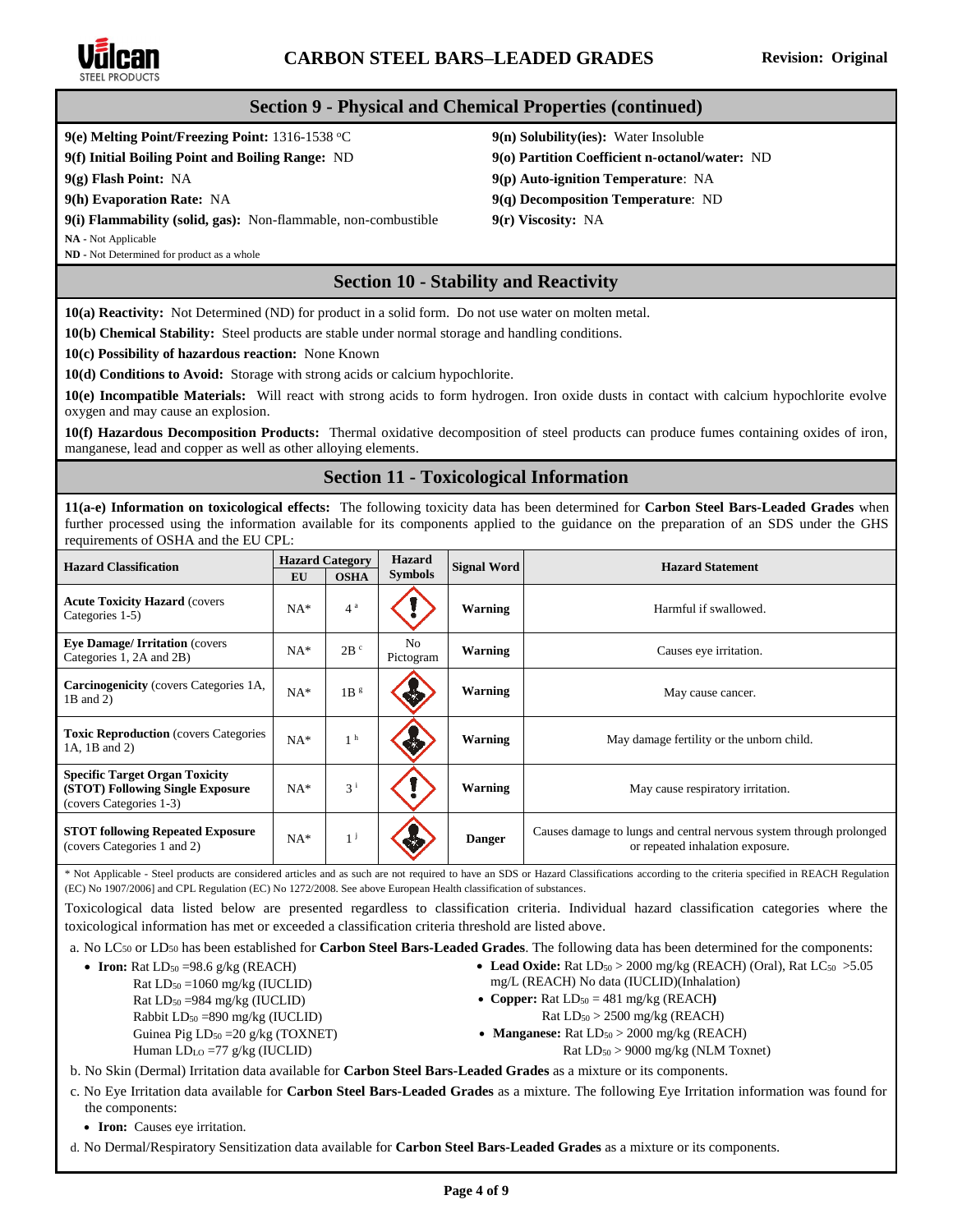

# **Section 11 - Toxicological Information (continued)**

#### **11(a-e) Information on toxicological effects (continued):**

- f. No Germ Cell Mutagenicity data available for **Carbon Steel Bars-Leaded Grades** as a mixture. The following Mutagenicity and Genotoxicity information was found for the components:
	- **Iron:** IUCLID has found some positive and negative findings in vitro.
- g. Carcinogenicity: IARC, NTP, and OSHA do not list **Carbon Steel Bars-Leaded Grades** as carcinogens. The following Carcinogenicity information was found for the components:
	- **Welding Fumes:** IARC-2B, possibly carcinogenic to humans; NIOSH–Ca, potential occupational carcinogen.
	- **Chromium (as metal and trivalent chromium compounds):** IARC-3 (organic & inorganic compounds), unclassifiable as to carcinogenicity in humans; ACGIH TLV-A4, not classifiable as a human carcinogen; EPA-D, not classifiable as to human carcinogenicity (CBD, cannot be determined).
	- **Chromium (hexavalent):** IARC-1, carcinogen to humans; ACGIH TLV-A1, confirmed human carcinogen; NIOSH–Ca, potential occupational carcinogen; NTP–K, known to be a carcinogen; EPA-A, human carcinogen (by inhalation route of entry), EPA-K, cannot be determined, not classifiable as to human carcinogenicity.
	- **Lead**: IARC-2A (inorganic compounds), probably carcinogenic to humans, and IARC-2B, possibly carcinogenic to humans; ACGIH-A3, confirmed animal carcinogen with unknown relevance to humans; NTP-R, reasonably anticipated to be a human carcinogen (RAHC); EPA-B2, probable human carcinogen.
- h. No Toxic Reproduction data available for **Carbon Steel Bars-Leaded Grades** as a mixture. The following Toxic Reproductive information was found for the components:
	- **Lead:** Male rats oral 60 day NOEL 250 mg/L. Effects on testes (lowest dose). Mouse Reproduction study effects at 0.5% only dose tested. Rat Teratology study LOEL 0.05% Birth weight, size and effects on testis. Reproductive, endocrine and growth effects have been reported.
- i. No Specific Target Organ Toxicity (STOT) following a Single Exposure data available for **Carbon Steel Bars-Leaded Grades** as a mixture. The following STOT following a Single Exposure data was found for the components:
	- **Iron**: Irritating to Respiratory tract.
- j. No Specific Target Organ Toxicity (STOT) following Repeated Exposure data was available for **Carbon Steel Bars-Leaded Grades** as a whole. The following STOT following Repeated Exposure data was found for the components:
	- **Copper:** Target organs affected **-** Skin, eyes liver, kidneys and respiratory tract.
	- **Manganese**: Inhalation of metal fumes Degenerative changes in human Brain; Behavioral: Changes in motor activity and muscle weakness (Whitlock *et al.,* 1966).
	- **Lead:** Rat Oral 6 mo NOEL 0.0015 mg/kg CNS Testes and Kidney Effects. Rat inhalation immunosuppression, Dermal percutaneous absorption
	- **Lead Oxide:** Lead effect include CNS, Reproduction Development.

The above toxicity information was determined from available scientific sources to illustrate the prevailing posture of the scientific community. The scientific resources includes: The American Conference of Governmental Industrial Hygienist (ACGIH) Documentation of the Threshold Limit Values (TLVs) and Biological Exposure indices (BEIs) with Other Worldwide Occupational Exposure Values 2018, The International Agency for Research on Cancer (IARC), The National Toxicology Program (NTP) updated documentation, the World Health Organization (WHO) and other available resources, the International Uniform Chemical Information Database (IUCLID), European Union Risk Assessment Report (EU-RAR), Concise International Chemical Assessment Documents (CICAD), European Union Scientific Committee for Occupational Exposure Limits (EU-SCOEL), Agency for Toxic Substances and Disease Registry (ATSDR), Hazardous Substance Data Bank (HSDB), and International Programme on Chemical Safety (IPCS).

The following health hazard information is provided regardless to classification criteria and is based on the individual component(s) and potential resultant components from further processing:

#### **Acute Effects:**

- Inhalation: Excessive exposure to high concentrations of dust may cause irritation to the eyes, skin and mucous membranes of the upper respiratory tract. Excessive inhalation of fumes of freshly formed metal oxide particles sized below 1.5 microns and usually between 0.02-0.05 microns from many metals can produce an acute reaction known as "metal fume fever". Symptoms consist of chills and fever (very similar to and easily confused with flu symptoms), metallic taste in the mouth, dryness and irritation of the throat followed by weakness and muscle pain. The symptoms come on in a few hours after excessive exposures and usually last from 12 to 48 hours. Long-term effects from metal fume fever have not been noted. Freshly formed oxide fumes of manganese and copper have been associated with causing metal fume fever.
- **Eye:** Excessive exposure to high concentrations of dust may cause irritation to the eyes.
- **Skin:** Skin contact with dusts may cause irritation or sensitization, possibly leading to dermatitis. Skin contact with metallic fumes and dusts may cause physical abrasion.
- **Ingestion:** Ingestion of harmful amounts of this product as distributed is unlikely due to its solid insoluble form. Ingestion of dust may cause nausea or vomiting.

#### **Acute Effects by component:**

- **Iron and oxides:** Iron is harmful if swallowed, causes skin irritation, and causes eye irritation. Contact with iron oxide has been reported to cause skin irritation and serious eye damage. Particles of iron or iron compounds, which become imbedded in the eye, may cause rust stains unless removed fairly promptly.
- **Copper and oxides:** Copper may cause allergic skin reaction. Copper oxide is harmful if swallowed, causes skin and eye irritation, and may cause an allergic skin reaction.
- **Lead and lead oxides:** Acute exposure to lead can be manifested as abdominal pain, nausea, constipation, anorexia, or vomiting; and, in severe cases coma or death.
- **Manganese and oxides:** Manganese and Manganese oxide are harmful if swallowed.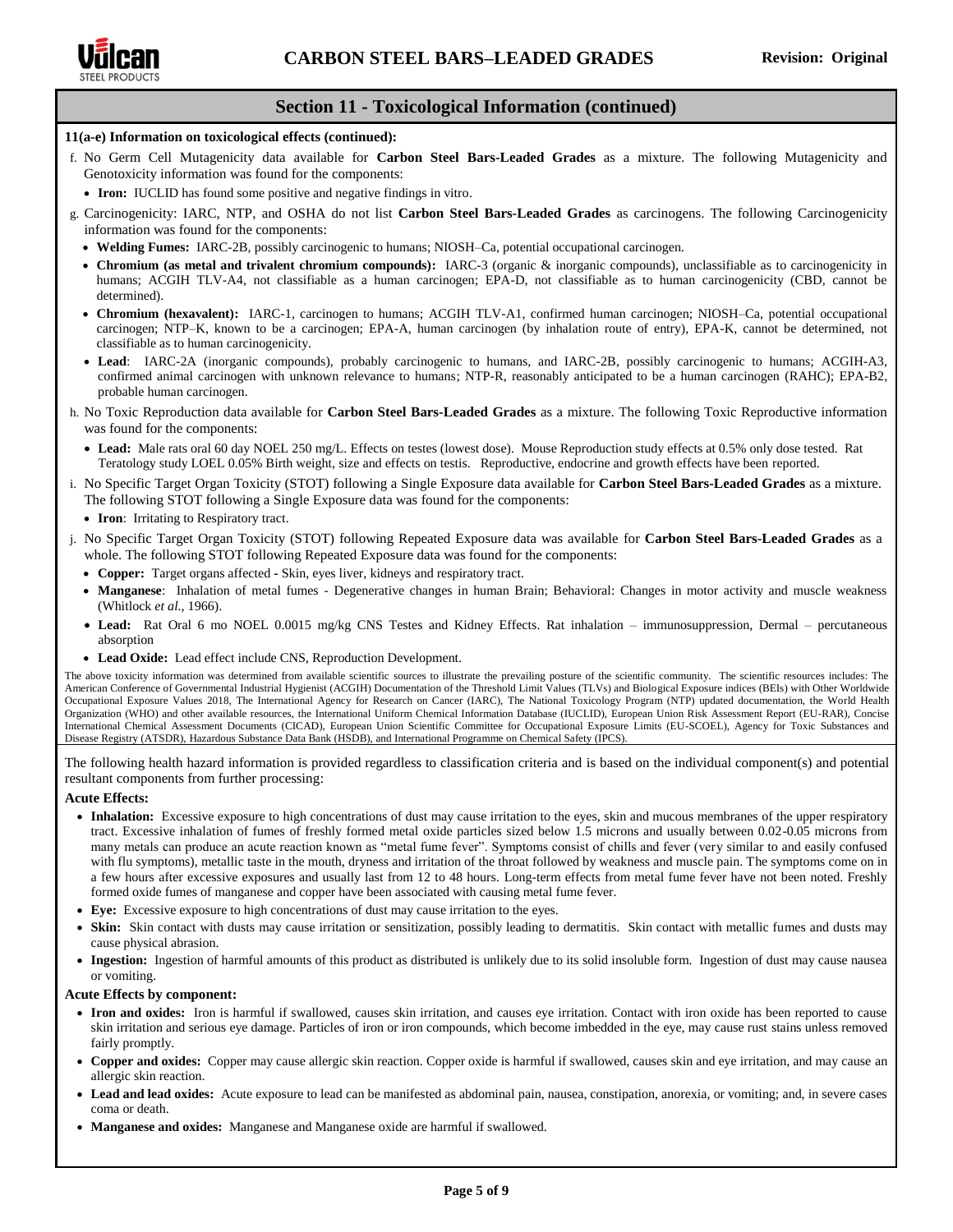

#### **Section 11 - Toxicological Information (continued)**

#### **Delayed (chronic) Effects by component:**

- **Iron and oxides**: Chronic inhalation of excessive concentrations of iron oxide fumes or dusts may result in the development of a benign pneumoconiosis, called siderosis, which is observable as an X-ray change. No physical impairment of lung function has been associated with siderosis. Inhalation of excessive concentrations of ferric oxide may enhance the risk of lung cancer development in workers exposed to pulmonary carcinogens. Iron oxide is listed as a Group 3 (not classifiable) carcinogen by the International Agency for Research on Cancer (IARC).
- **Copper and oxides**: Inhalation of high concentrations of freshly formed oxide fumes and dusts of copper can cause metal fume fever. Chronic inhalation of copper dust has caused, in animals, hemolysis of the red blood cells, deposition of hemofuscin in the liver and pancreas, injury to lung cells and gastrointestinal symptoms.
- **Lead and lead oxides:** Lead compounds can be toxic when ingested or inhaled. Lead is a cumulative poison. The predominant effects of excessive exposure are anemia, nervous system disorders, and kidney damage. Nervous system disorders may be displayed as irritability, headaches, insomnia, convulsions, muscular tremors, or palsy of the extremities. Excessive exposure can have adverse effects on human reproduction. Lead interferes with normal function of the adult and developing central nervous system in humans. Lead interferes with different enzyme systems. For this reason, many organs or organ systems are potential targets for lead. Lead can damage fertility or the unborn child.
- **Manganese and oxides:** Chronic exposure to high concentrations of manganese fumes and dusts may adversely affect the central nervous system with symptoms including languor, sleepiness, weakness, emotional disturbances, spastic gait, mask-like facial expression and paralysis. Animal studies indicate that manganese exposure may increase susceptibility to bacterial and viral infections. Occupational overexposure (Manganese) is a progressive, disabling neurological syndrome that typically begins with relatively mild symptoms and evolves to include altered gait, fine tremor, and sometimes, psychiatric disturbances. May cause damage to lungs with repeated or prolonged exposure. Neurobehavioral alterations in worker populations exposed to MnO including: speed and coordination of motor function are especially impaired.

# **Section 12 - Ecological Information**

**12(a) Ecotoxicity (aquatic & terrestrial):** No Data Available for **Carbon Steel Bars-Leaded Grades** as sold/shipped. However, individual components of the product when processed have been found to be toxic to the environment. Metal dusts may migrate into soil and groundwater and be ingested by wildlife as follows:

• **Iron Oxide**: LC<sub>50</sub>: >1000 mg/L; Fish 48 h-EC<sub>50</sub> > 100 mg/L (Currenta, 2008k); 96 h-LC<sub>0</sub> ≥ 50,000 mg/L Test substance: Bayferrox 130 red (95 – 97% Fe2O3; < 4% SiO<sup>2</sup> and Al2O3) (Bayer, 1989a)

**12(b) Persistence & Degradability**: No Data Available for **Carbon Steel Bars-Leaded Grades** as sold/shipped or individual components.

**12(c) Bioaccumulative Potential**: No Data Available for **Carbon Steel Bars-Leaded Grades** as sold/shipped or individual components.

**12(d) Mobility (in soil)**: No Data Available for **Carbon Steel Bars-Leaded Grades** as sold/shipped. However, individual components of the product have been found to be absorbed by plants from soil.

**12(e) Other adverse effects:** None Known

**Additional Information:**

**Hazard Category:** Not Reported **Signal Word:** No Signal Word **Hazard Symbol:** No Symbol

**Hazard Statement:** No Statement

# **Section 13 - Disposal Considerations**

**Disposal:** Steel scrap should be recycled whenever possible. Product dusts and fumes from processing operations should be recycled or classified by a competent environmental professional and disposed of in accordance with applicable federal, state or local regulations.

**Container Cleaning and Disposal:** Follow applicable Federal, state and local regulations. Observe safe handling precautions. European Waste Catalogue (EWC): 16-01-17 (ferrous metals), 12-01-99 (wastes not otherwise specified), 16-03-04 (off specification batches and unused products), or 15-01-04 (metallic packaging).

**Please note this information is for Carbon Steel Bars-Leaded Grades in its original form. Any alterations can void this information**.

# **Section 14 - Transport Information**

#### **14 (a-g) Transportation Information:**

**US Department of Transportation (DOT)** under 49 CFR 172.101 **does not** regulate **Carbon Steel Bars-Leaded Grades** as a hazardous material. All federal, state, and local laws and regulations that apply to the transport of this type of material must be adhered to.

| <b>Shipping Name:</b> Not Applicable (NA) | <b>Packaging Authorizations</b> | <b>Quantity Limitations</b>            |
|-------------------------------------------|---------------------------------|----------------------------------------|
| <b>Shipping Symbols: NA</b>               | a) Exceptions: NA               | a) Passenger, Aircraft, or Railcar: NA |
| <b>Hazard Class: NA</b>                   | b) Group: NA                    | b) Cargo Aircraft Only: NA             |
| UN No.: NA                                | c) Authorization: NA            | <b>Vessel Stowage Requirements</b>     |
| <b>Packing Group: NA</b>                  |                                 | a) Vessel Stowage: NA                  |
| <b>DOT/IMO Label: NA</b>                  |                                 | b) Other: NA                           |
| <b>Special Provisions (172.102): NA</b>   |                                 | <b>DOT Reportable Quantities: NA</b>   |

**International Maritime Dangerous Goods (IMDG) and the Regulations Concerning the International Carriage of Dangerous Goods by Rail (RID)** classification, packaging and shipping requirements follow the US DOT Hazardous Materials Regulation.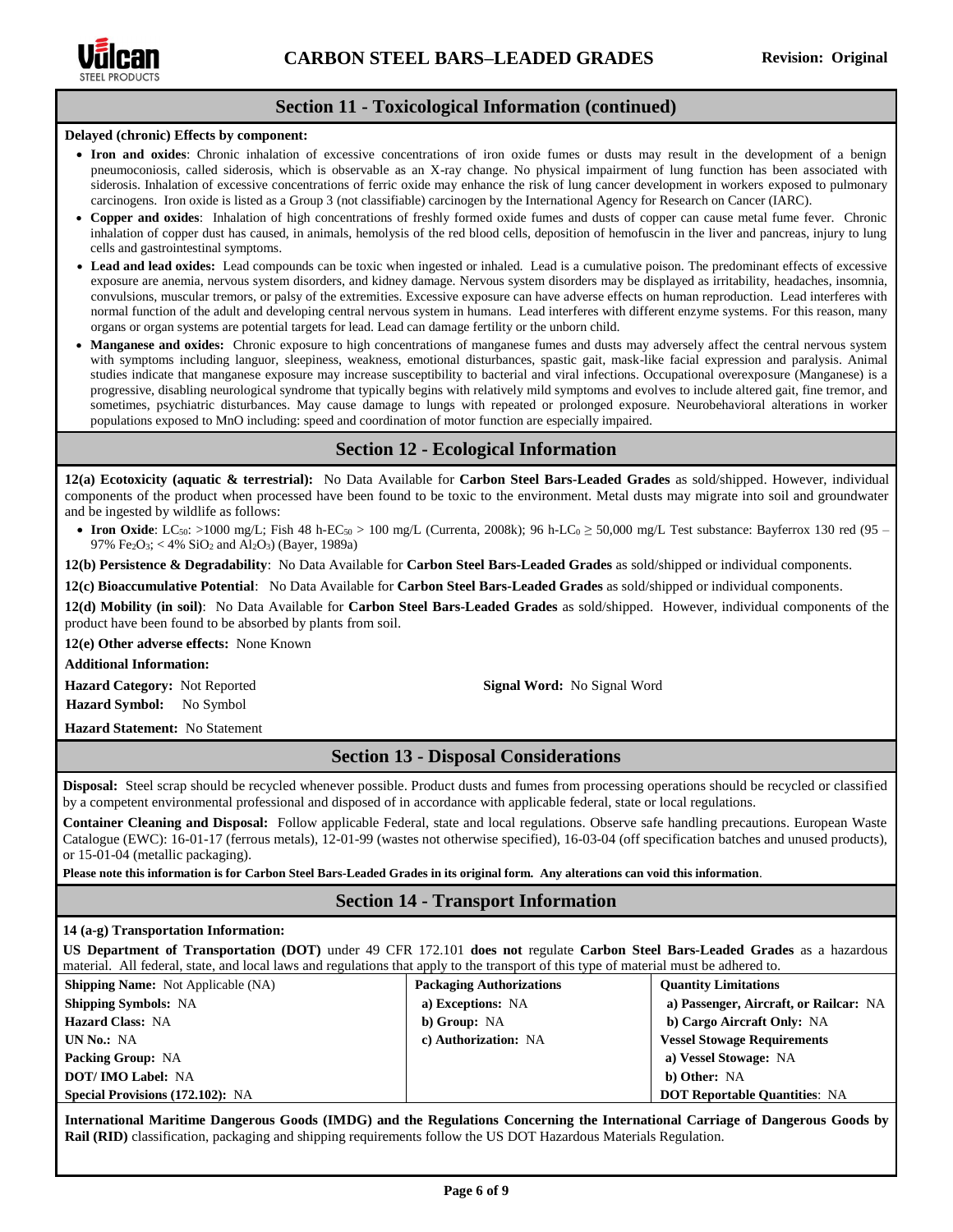

# **Section 14 - Transport Information**

| Regulations Concerning the International Carriage of Dangerous Goods by Road (ADR) does not regulate Carbon Steel Bars-Leaded<br>Grades as a hazardous material. |           |                              |                                   |                     |                                             |                            |
|------------------------------------------------------------------------------------------------------------------------------------------------------------------|-----------|------------------------------|-----------------------------------|---------------------|---------------------------------------------|----------------------------|
| <b>Shipping Name:</b> Not Applicable (NA)                                                                                                                        |           | Packaging                    |                                   |                     | <b>Portable Tanks &amp; Bulk Containers</b> |                            |
| <b>Classification Code: NA</b>                                                                                                                                   |           |                              | a) Packing Instructions: NA       |                     | a) Instructions: NA                         |                            |
| UN No.: NA                                                                                                                                                       |           |                              | b) Special Packing Provisions: NA |                     | b) Special Provisions: NA                   |                            |
| <b>Packing Group: NA</b>                                                                                                                                         |           |                              | c) Mixed Packing Provisions: NA   |                     |                                             |                            |
| <b>ADR Label: NA</b>                                                                                                                                             |           |                              |                                   |                     |                                             |                            |
| <b>Special Provisions: NA</b>                                                                                                                                    |           |                              |                                   |                     |                                             |                            |
| <b>Limited Quantities: NA</b>                                                                                                                                    |           |                              |                                   |                     |                                             |                            |
| <b>International Air Transport Association (IATA) does not regulate Carbon Steel Bars-Leaded Grades as a hazardous material.</b>                                 |           |                              |                                   |                     |                                             |                            |
| <b>Shipping Name:</b> Not Applicable (NA)                                                                                                                        |           | Passenger & Cargo Aircraft   |                                   |                     | Cargo Aircraft Only:                        | <b>Special Provisions:</b> |
| <b>Class/Division: NA</b>                                                                                                                                        |           | <b>Limited Quantity (EQ)</b> |                                   | <b>Pkg Inst: NA</b> |                                             | NA                         |
| <b>Hazard Label (s): NA</b>                                                                                                                                      |           | <b>Pkg Inst: NA</b>          | <b>Pkg Inst: NA</b>               |                     |                                             |                            |
| <b>UN No.: NA</b>                                                                                                                                                |           |                              |                                   |                     | <b>Max Net Oty/Pkg:</b>                     | <b>ERG Code: NA</b>        |
| <b>Packing Group: NA</b>                                                                                                                                         |           | <b>Max Net Qty/Pkg:</b>      | Max Net Qty/Pkg:<br><b>NA</b>     | <b>NA</b>           |                                             |                            |
| <b>Excepted Quantities (EQ): NA</b>                                                                                                                              | <b>NA</b> |                              |                                   |                     |                                             |                            |
| Pkg Inst – Packing Instructions<br>Max Net Oty/Pkg – Maximum Net Quantity per Package                                                                            |           |                              |                                   |                     | ERG – Emergency Response Drill Code         |                            |
|                                                                                                                                                                  |           |                              |                                   |                     |                                             |                            |

**Transport Dangerous Goods (TDG) Classification: Carbon Steel Bars-Leaded Grades** does not have a TDG classification.

#### **Section 15 - Regulatory Information**

**Regulatory Information:** The following listing of regulations relating to a *Vulcan Threaded Products (dba Vulcan Steel Products)* product may not be complete and should not be solely relied upon for all regulatory compliance responsibilities. This product and/or its constituents are subject to the following regulations:

**OSHA Regulations:** Air Contaminant (29 CFR 1910.1000, Table Z-1, Z-2, Z-3): The product, **Carbon Steel Bars-Leaded Grades** as a whole is not listed. However, individual components of the product are listed: Refer to Section 8, Exposure Controls and Personal Protection

**EPA Regulations:** The product, **Carbon Steel Bars-Leaded Grades** is not listed as a whole. However, individual components of the product are listed:

| <b>Components</b> | <b>Regulations</b>                |
|-------------------|-----------------------------------|
| Iron              | TSCA, SDWA                        |
| Manganese         | CERCLA, SARA 313, TSCA            |
| Copper            | CERCLA, CWA, SARA 313, TSCA, SDWA |
| Lead              | CERCLA, CWA, SARA 313, TSCA, SDWA |

**SARA Potential Hazard Categories:** Immediate Acute Health Hazard; Delayed Chronic Health Hazard

**Regulations Key:**

CAA Clean Air Act (42 USC Sec. 7412; 40 CFR Part 61 [As of: 8/18/06])

CERCLA Comprehensive Environmental Response, Compensation and Liability Act (42 USC secs. 9601(14), 9603(a); 40 CFR Sec. 302.4, Table 302.4, Table 302.4 and App. A)

CWA Clean Water Act (33 USC Secs. 1311; 1314(b), (c), (e), (g); 136(b), (c); 137(b), (c) [as of 8/2/06])

RCRA Resource Conservation Recovery Act (42 USC Sec. 6921; 40 CFR Part 261 App VIII)

SARA Superfund Amendments and Reauthorization Act of 1986 Title III Section 302 Extremely Hazardous Substances (42 USC secs. 11023, 13106; 40 CFR sec. 372.65) and Section 313 Toxic Chemicals (42 USC secs. 11023, 13106; 40 CFR sec. 372.65 [as of 6/30/05])

TSCA Toxic Substance Control Act (15 U.S.C. s/s 2601 et seq. [1976])

SDWA Safe Drinking Water Act (42 U.S.C. s/s 300f et seq. [1974])

**Section 313 Supplier Notification:** The product, **Carbon Steel Bars-Leaded Grades** contains the following toxic chemicals subject to the reporting requirements of section 313 of Title III of the Superfund Amendments and Reauthorization Act of 1986 and 40 CFR part 372:

| $CAS \#$  | <b>Chemical Name</b> | <b>Percent by Weight</b> |  |
|-----------|----------------------|--------------------------|--|
| 7439-96-5 | Manganese            | $5.0$ max                |  |
| 7440-50-8 | Copper               | $1.0 \text{ max}$        |  |
| 7439-92-1 | Lead                 | $0.35 \text{ max}$       |  |

**State Regulations:** The product, **Carbon Steel Bars-Leaded Grades** as a whole is not listed in any state regulations. However, individual components of the product are listed in various state regulations:

Pennsylvania Right to Know: Contains regulated material in the following categories:

- Hazardous Substances: Manganese, Chromium, Nickel, Copper
- Environmental Hazards: Manganese, Chromium, Nickel, Copper
- Special Hazardous Substance: Chromium, Nickel

California Prop. 65:



This product can expose you to chemicals including lead (lead compounds) which is known to the State of California to cause cancer and reproductive toxicity. For more information go to [www.P65Warnings.ca.gov.](http://www.p65warnings.ca.gov/)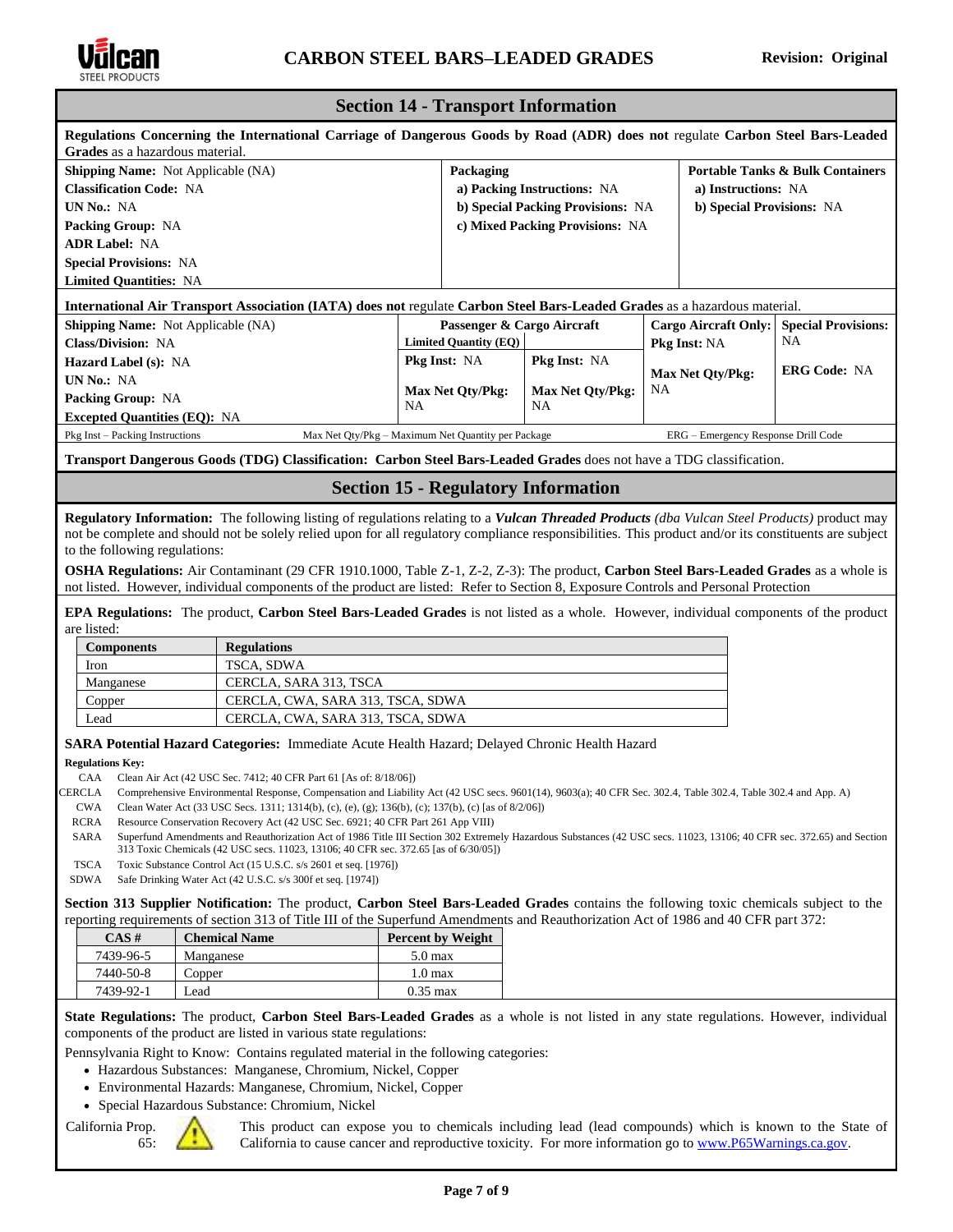

# **Section 15 - Regulatory Information (continued)**

#### **State Regulations (continued):**

New Jersey: Contains regulated material in the following categories:

- Hazardous Substance: Manganese, Copper, Lead
- Environmental Hazard: Manganese, Copper, Lead
- Special Hazard: Manganese, Lead

Minnesota: Manganese, Lead

Massachusetts: Manganese compounds, Copper compounds, Lead

#### **Other Regulations:**

**WHMIS Classification (Canadian):** The product, **Carbon Steel Bar-Leaded Grades** is not listed as a whole. However individual components are listed.

| <b>Ingredients</b> | <b>WHMIS Classification</b>                                                                                                                                                                        |  |  |  |
|--------------------|----------------------------------------------------------------------------------------------------------------------------------------------------------------------------------------------------|--|--|--|
| Iron               | Combustible dusts - Category 1                                                                                                                                                                     |  |  |  |
| Manganese          | Reproductive toxicity - Category 2; Specific target organ toxicity - repeated exposure - Category 1; Combustible dusts                                                                             |  |  |  |
| Copper             | Combustible Dusts - Category 1                                                                                                                                                                     |  |  |  |
| Lead               | Carcinogenicity - Category 2; Reproductive toxicity - Category 1 - Toxic to the reproductive function Toxic to the development;<br>Specific target organ toxicity - repeated exposure - Category 1 |  |  |  |

This product has been classified in accordance with the hazard criteria of the Controlled Products Regulations and the MSDS contains all the information required by the Controlled Products Regulations.

# **Section 16 - Other Information**

#### **Prepared By:** Vulcan Threaded Products (dba Vulcan Steel Products)

**Original Issue Date:** 10/09/18 **Revised Date:** Original

#### **Additional Information:**

#### **Hazardous Material Identification System (HMIS) Classification National Fire Protection Association (NFPA)**

| <b>Health Hazard</b>   |   |
|------------------------|---|
| <b>Fire Hazard</b>     | n |
| <b>Physical Hazard</b> | n |

HEALTH= 1, \* Denotes possible chronic hazard if airborne dusts or fumes are generated Irritation or minor reversible injury possible.

FIRE= **0**, Materials that will not burn.

PHYSICAL HAZARD= **0**, Materials that are normally stable, even under fire conditions, and will not react with water[, polymerize,](http://www.ilpi.com/msds/ref/polymer.html) decompose, condense, or self-react. No[n-explosives.](http://www.ilpi.com/msds/ref/explosive.html)



 $HEALTH = 1$ , Exposure could caus[e irritation](http://www.ilpi.com/msds/ref/irritant.html) but only minor residual injury even if no treatment is given.

FIRE = **0,** Materials that will not burn.

INSTABILITY = **0**, Normally stable, even under fire exposure conditions, and are not reactive with water.

|                        | <b>ABBREVIATIONS/ACRONYMS:</b>                                           |              |                                                       |
|------------------------|--------------------------------------------------------------------------|--------------|-------------------------------------------------------|
| <b>ACGIH</b>           | American Conference of Governmental Industrial Hygienists                | <b>NIF</b>   | No Information Found                                  |
| <b>BEIs</b>            | <b>Biological Exposure Indices</b>                                       | <b>NIOSH</b> | National Institute for Occupational Safety and Health |
| <b>CAS</b>             | <b>Chemical Abstracts Service</b>                                        | <b>NTP</b>   | National Toxicology Program                           |
| <b>CERCLA</b>          | Comprehensive Environmental Response, Compensation, and<br>Liability Act | <b>ORC</b>   | <b>Organization Resources Counselors</b>              |
| <b>CFR</b>             | Code of Federal Regulations                                              | <b>OSHA</b>  | Occupational Safety and Health Administration         |
| <b>CNS</b>             | Central Nervous System                                                   | PEL          | Permissible Exposure Limit                            |
| GI, GIT                | Gastro-Intestinal, Gastro-Intestinal Tract                               | <b>PNOR</b>  | Particulate Not Otherwise Regulated                   |
| <b>HMIS</b>            | Hazardous Materials Identification System                                | <b>PNOC</b>  | Particulate Not Otherwise Classified                  |
| <b>IARC</b>            | International Agency for Research on Cancer                              | <b>PPE</b>   | Personal Protective Equipment                         |
| LC50                   | Median Lethal Concentration                                              | ppm          | parts per million                                     |
| <b>LD50</b>            | Median Lethal Dose                                                       | <b>RCRA</b>  | Resource Conservation and Recovery Act                |
| $LD_{L0}$              | Lowest Dose to have killed animals or humans                             | <b>RTECS</b> | Registry of Toxic Effects of Chemical Substances      |
| <b>LEL</b>             | Lower Explosive Limit                                                    | <b>SARA</b>  | Superfund Amendment and Reauthorization Act           |
| $\mu$ g/m <sup>3</sup> | microgram per cubic meter of air                                         | <b>SCBA</b>  | Self-contained Breathing Apparatus                    |
| mg/m <sup>3</sup>      | milligram per cubic meter of air                                         | <b>STEL</b>  | Short-term Exposure Limit                             |
| mppcf                  | million particles per cubic foot                                         | <b>TLV</b>   | Threshold Limit Value                                 |
| <b>MSDS</b>            | Material Safety Data Sheet                                               | TWA          | Time-weighted Average                                 |
| <b>MSHA</b>            | Mine Safety and Health Administration                                    | UEL          | <b>Upper Explosive Limit</b>                          |
| <b>NFPA</b>            | National Fire Protection Association                                     |              |                                                       |

**Page 8 of 9**